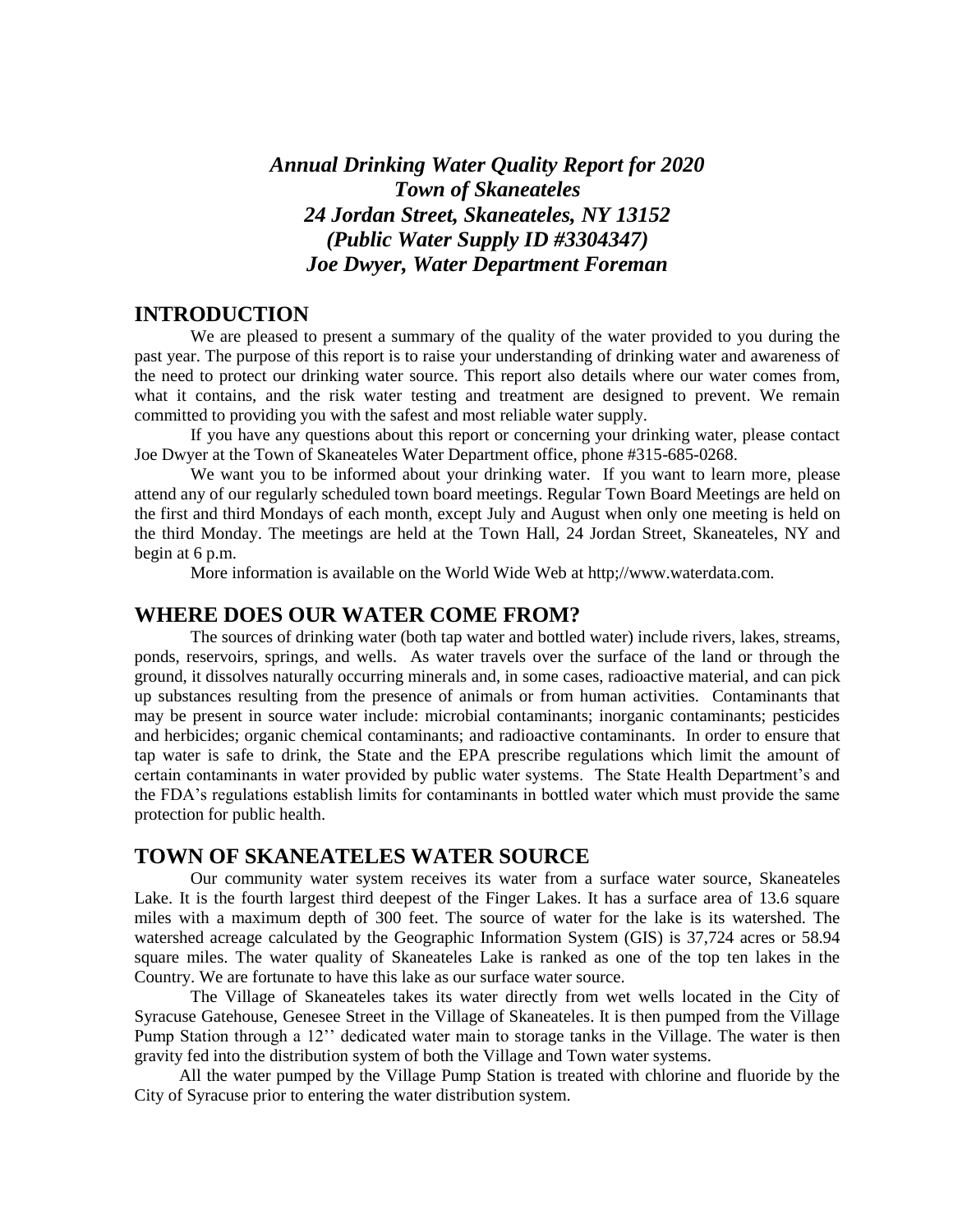# *SWAP SUMMARY FOR SKANEATELES LAKE*

The NYS DOH has evaluated the Town of Skaneateles' source water susceptibility to contamination under the Source Water Assessment Program (SWAP), and their findings are summarized here. It is important to stress that these assessments were created using available information and only estimate the potential for source water contamination. Elevated susceptibility ratings do not mean that source water contamination has or will occur for the Town of Skaneateles. The City of Syracuse provides treatment and regular monitoring to ensure the water delivered to Town of Skaneateles meets all applicable standards.

This assessment found a moderate susceptibility to contamination for the Skaneateles Lake source of drinking water. The amount of pasture in the assessment area results in a high potential for protozoa contamination. No permitted discharges are found in the assessment area. There are no likely contamination threats associated with other discrete contaminant sources, even though some facilities were found in low densities.

### *FACTS AND FIGURES*

The Town of Skaneateles water system serves a population of approximately 3,500. In 2020 we purchased 83,041,105 gallons of water from the Village of Skaneateles. The amount delivered to customers was 77,912,994 gallons. After 77,912,994 gallons was delivered to customers, there was a loss of 5,128,111 gallons. This water was used to flush hydrants, fight fires, unauthorized use, municipal use and system leakage. These 5+ million gallons account for 6.18% of total gallons purchased. Our billing figures show that 70% of our customers use 7,213 gallons of water per month at an average cost of approximately \$173.61 per year.

# *FILTRATION WAIVER*

The Town of Skaneateles along with the City of Syracuse and Village of Skaneateles is currently operating under an open-ended filtration avoidance extension that was granted in June of 2004.

# *SECURITY*

Security measures are continuing and in conjunction with the Village of Skaneateles. New polices have been instituted to further insure the safety of our water distribution system. The new policies put into operation include:

- 1. All structures are locked and security alarms are armed.
- 2. Photo I.D.'s are required for all employees.
- 3. Protocol has been established reporting and responding to threats and other emergencies.
- 4. Photo-to-Photo matching combined with log in and log out procedure has been put in place for all nonemployees that need access to our reservoir facilities.
- 5. Completed update on Emergency Response Plan.
- 6. Completed vulnerability assessment reports for State and local Health Departments.

### *ARE THERE CONTAMINANTS IN OUR DRINKING WATER?*

As the State regulations require, we routinely test your drinking water for numerous contaminants. The Town is required to test for total coliform, chlorine residual, lead and copper, and turbidity. One-hundred and four chlorine residual and turbidity samples were taken by the Town in 2020.

We are also required to take monthly bacteria samples. The Town took forty-eight bacteriological samples in 2020. These samples are taken to the CES lab in Syracuse to be tested for Total Coliform and E. Coli, as directed by the New York State Department of Health. Last year all bacteriological samples were found to be negative for Total Coliform and E. Coli bacteria. The results of all tests are available at the Town of Skaneateles Water Department Office, phone #315-685-0268.

In addition, the City of Syracuse tests the water entering the Gatehouse for all contaminants listed in the Federal Safe Drinking Water Act. These contaminants include: inorganic compounds, nitrate, nitrite, volatile organic compounds, synthetic organic compounds and radiological compounds. Refer to Detected Contaminants Table below compiled by the Syracuse Water Department. For more information on the Federal Safe Drinking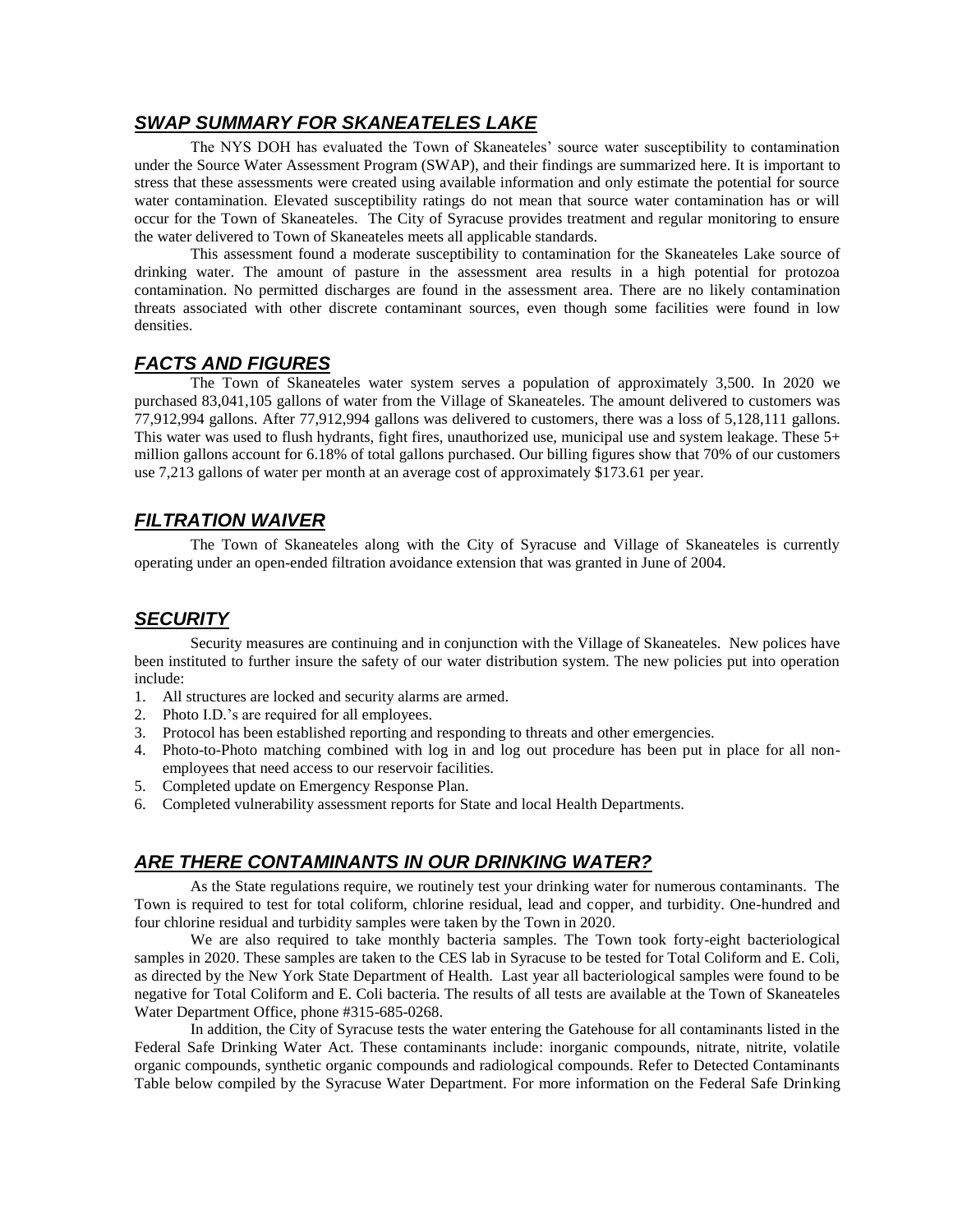Water Act, consumers are encouraged to call The Safe Drinking Water Hotline telephone number: 800-426- 4791.

Drinking water, including bottled water, may reasonably be expected to contain at least small amounts of some contaminants. The presence of contaminants does not necessarily indicate that water poses a health risk. More information about contaminants and potential health effects can be obtained by calling the Safe Drinking Water Hotline (1-800-426-4791) or the Onondaga County Health Department at 315-435-6600.

 The tables presented below depict which compounds were detected in your drinking water. The State allows us to test for some contaminants less than once per year because the concentrations of these contaminants do not change frequently. Some of our data, though representative, are more than one year old.

To understand the tables below, the following definitions will be helpful:

# *GLOSSARY OF TERMS*

Action Level (AL): The concentration of a contaminant which, when exceeded, triggers treatment or other requirements which a water system must follow.

**N/A**: Not applicable.

**Maximum Contaminant Level (MCL)**: The highest level of a contaminant that is allowed in drinking water. MCL's are set as close to the MCLG's as feasible using the best available treatment technology.

**Maximum Contaminant Lever Goal (MCLG)**: The level of a contaminant in drinking water below which there is no known health risk. MCLG's allow for a margin of safety.

**Maximum Residual Disinfectant Level (MRDL)**: The highest level of a disinfectant allowed in drinking water. There is convincing evidence that addition of a disinfectant is necessary for control of microbial contaminants.

**Maximum Residual Disinfectant Level Goal (MRDLG)**: The level of a drinking water disinfectant below which there is no known or expected risk to health. MRDLGs do not reflect the benefits of the use of disinfectants to control microbial contamination.

**Milligrams per liter**  $(mg/L)$ **:** Corresponds to one part of liquid in one million parts of liquid (parts per million – ppm).

**Micrograms per liter (ug/L)**: Corresponds to one part of liquid in one billion parts of liquid (parts per billion – ppb).

**NTU**: Nephelometric Turbidity Unit: a measurement of the turbidity, or cloudiness of the water. **Picocuries per liter (pCi/L):** A measure of the radioactivity in water.

**Treatment Technique (TT)**: A required process intended to reduce the level of a contaminant in drinking water.

**nd**: Not detected above the regulated detection level.

**Total Trihalomethanes:** the combined concentration of the following four contaminants; Bromodichloromethane, Bromoform, Chloroform and Dibromochloromethane.

**Haloacetic acids:** the combined concentration of the following five contaminants; Dibromo-, Dichloro-, Monobromo-, Monochloro-, and Trichloro-, acetic acids.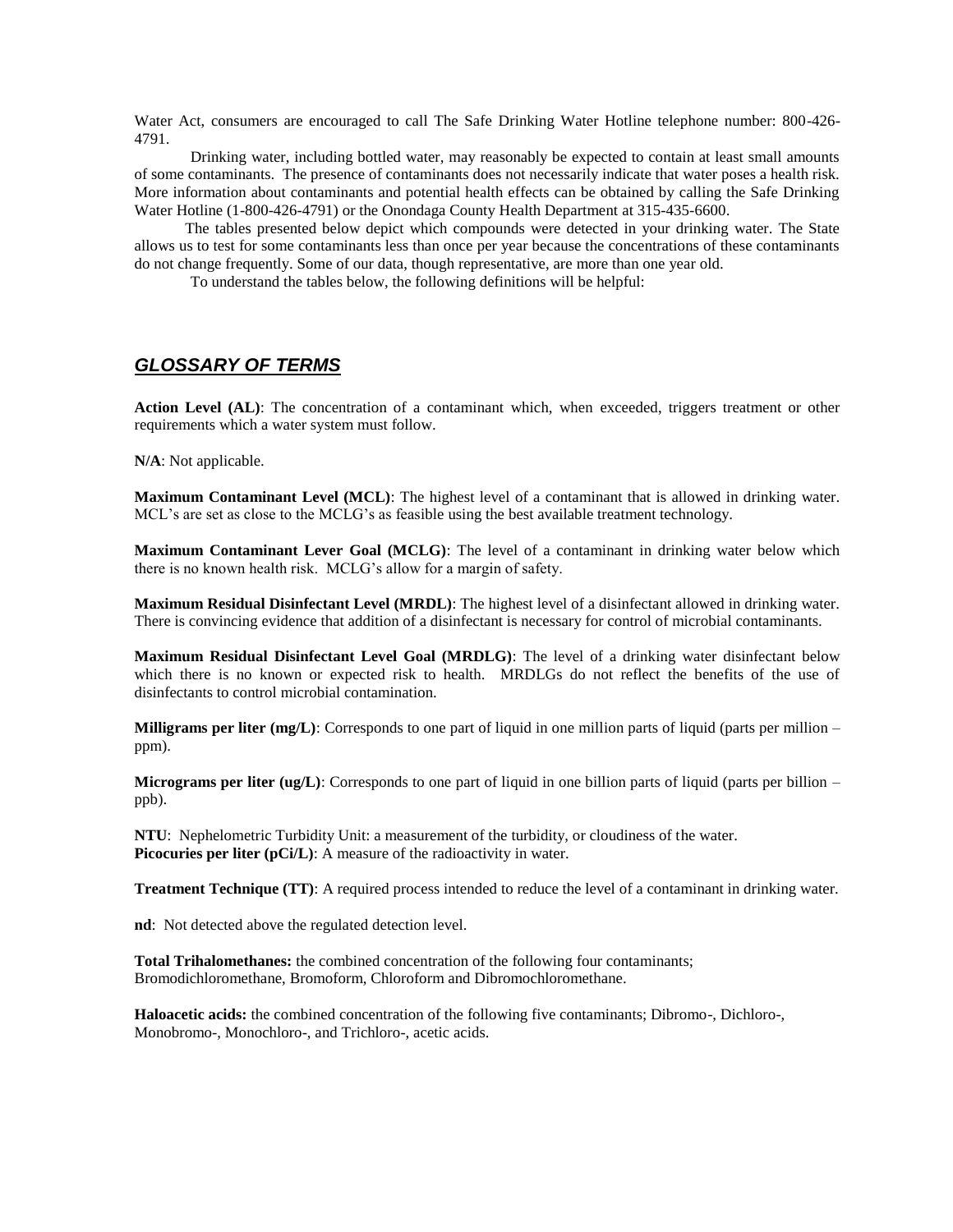| Table of Detected Contaminants: Town of Skaneateles Water Sampling |                            |                   |                                            |                          |              |                                               |                                                                                                                     |  |  |
|--------------------------------------------------------------------|----------------------------|-------------------|--------------------------------------------|--------------------------|--------------|-----------------------------------------------|---------------------------------------------------------------------------------------------------------------------|--|--|
| <b>Contaminant</b>                                                 | <b>Violation</b><br>Yes/No | Date of<br>Sample | Level<br><b>Detected</b><br>(Range)        | Unit<br>Measur<br>e-ment | <b>MCLG</b>  | <b>Regulatory</b><br>Limit (MCL,<br>TT or AL) | <b>Likely Source of</b><br>Contamination                                                                            |  |  |
| Turbidity                                                          | No.                        | 2020<br>weekly    | 0.41<br>$(0.16 - 1.43)$<br>(See Note 1)    | <b>NTU</b>               | N/A          | 5                                             | High Winds                                                                                                          |  |  |
| Lead                                                               | No.                        | 7/21/20           | 3.7<br>$($ < 1 $-$ 6.9)<br>(See Note 2)    | ug/L                     | 0            | $AL=15$                                       | Corrosion of household<br>plumbing systems; erosion<br>of natural deposits.                                         |  |  |
| Copper                                                             | No.                        | 7/7/20            | 0.740<br>$(0.274 - 0.897)$<br>(See Note 3) | mg/L                     | 1.3          | $AL=1.3$                                      | Corrosion of household<br>plumbing systems; erosion<br>of natural deposits;<br>leaching from wood<br>preservatives. |  |  |
| Chlorine<br>Residual                                               | No.                        | 2020<br>weekly    | 0.45<br>$(0.00-1.00)$                      | mg/L                     | (MRDLG)<br>0 | (MRDL)<br>4                                   | By-product of drinking<br>water chlorination                                                                        |  |  |

#### **Notes:**

1 – Skaneateles WD Distribution System: Turbidity is a measure of the cloudiness of the water. We monitor it because it is a good indicator of water quality. High turbidity can hinder the effectiveness of disinfectants. Our highest single turbidity measurement for the year (1.43 NTU) occurred on 11/18/20. State regulations require that turbidity must always be below 5 NTU. The levels recorded were well below the acceptable range allowed and did not constitute a treatment technique violation.

 $2 -$  The level presented represents the  $90<sup>th</sup>$  percentile of the 20 sites tested. A percentile is a value on a scale of 100 that indicates the percent of a distribution that is equal to or below it. The 90<sup>th</sup> percentile is equal to or greater than 90% of the Lead values detected at your water system. In this case, 20 samples were collected at your water system and the 90<sup>th</sup> percentile value was the second highest value,  $0.74$  ug/L. The action level for Lead was not exceeded at any of the 20 sites tested.

 $3$  – The level presented represents the  $90<sup>th</sup>$  percentile of the 20 samples collected. The action level for copper was not exceeded at any of the 20 sites tested.

| Table of Detected Contaminants: Skaneateles Lake source water (City of Syracuse testing) |  |  |  |  |
|------------------------------------------------------------------------------------------|--|--|--|--|
|------------------------------------------------------------------------------------------|--|--|--|--|

| Contaminant            | <b>Violation</b><br>Yes/No | Date of<br><b>Sample</b> | Level<br><b>Detected</b>       | Unit<br>Measure-<br>ment | <b>MCLG</b>    | Regulatory<br>Limit<br>(MCL, TT<br>or AL) | <b>Likely Source of Contamination</b>                                                           |
|------------------------|----------------------------|--------------------------|--------------------------------|--------------------------|----------------|-------------------------------------------|-------------------------------------------------------------------------------------------------|
| <b>Barium</b>          | No.                        | 6/8/20<br>11/12/20       | 0.024<br>$(0.0235 -$<br>0.0236 | mg/L                     | $\overline{2}$ | $\overline{2}$                            | Erosion of natural deposits                                                                     |
| Chloride               | No                         | 6/8/20<br>11/12/20       | 24.25<br>$(21.8 - 26.7)$       | mg/L                     | n/a            | 250                                       | Natural deposits; road salts                                                                    |
| Fluoride               | No.                        | Daily                    | 0.73<br>$(0.40 - 1.01)$        | mg/L                     | n/a            | 2.2                                       | Natural deposits; Water additive that<br>promotes strong teeth; discharge from<br>fertilizer    |
| <b>Nitrate</b>         | No.                        | 6/8/20                   | 0.99                           | mg/L                     | 10             | 10                                        | Runoff from land applied fertilizer and<br>septic tanks; sewage; erosion of<br>natural deposits |
| Sodium<br>(See note 1) | <b>No</b>                  | 6/8/20                   | 10.9                           | mg/L                     | n/a            | $n/a^*$                                   | Natural deposits; road salts; water<br>softeners; animal waste                                  |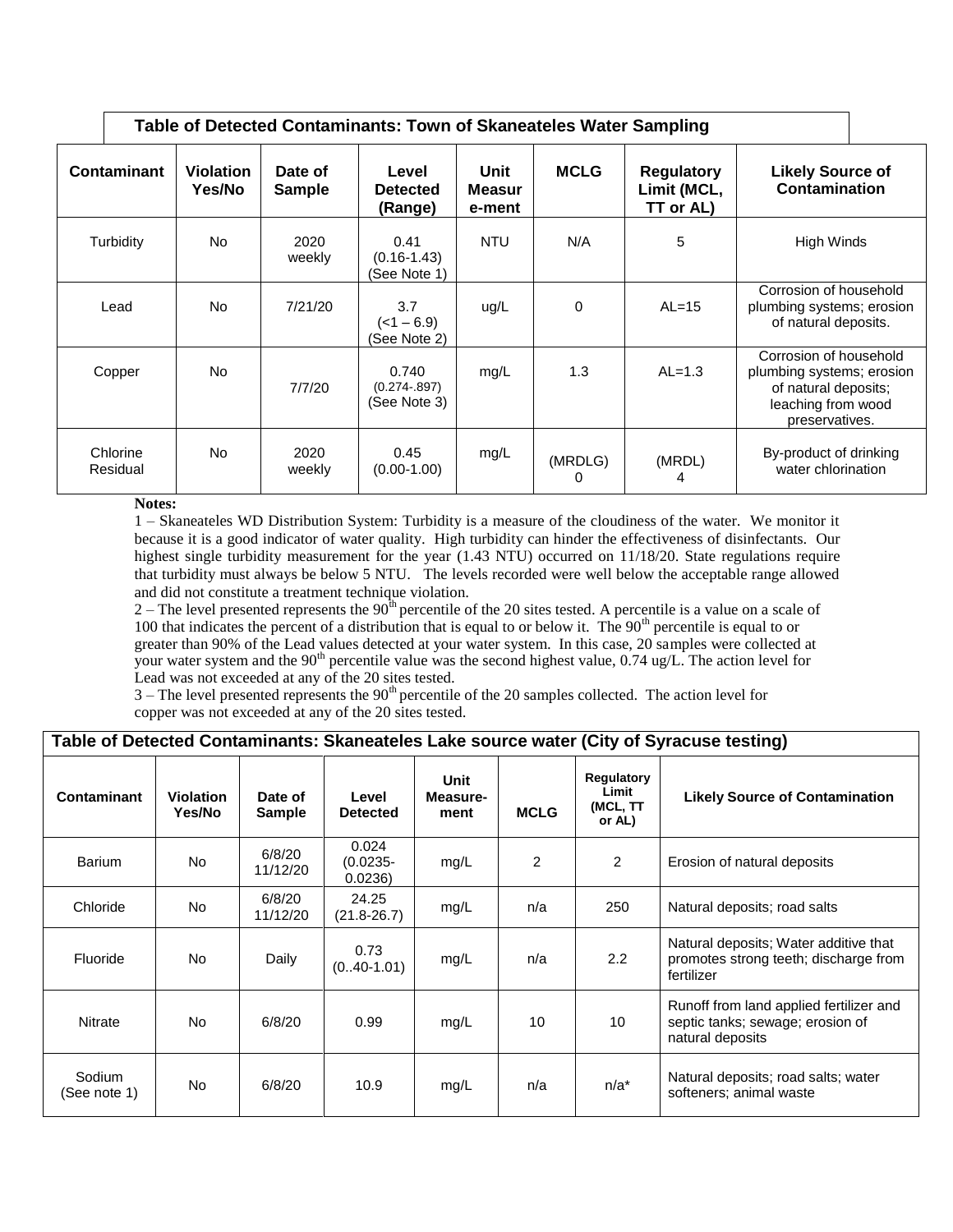| Table of Detected Contaminants: Skaneateles Lake source water (City of Syracuse testing) |                            |                          |                          |                          |             |                                           |                                       |  |  |  |
|------------------------------------------------------------------------------------------|----------------------------|--------------------------|--------------------------|--------------------------|-------------|-------------------------------------------|---------------------------------------|--|--|--|
| Contaminant                                                                              | <b>Violation</b><br>Yes/No | Date of<br><b>Sample</b> | Level<br><b>Detected</b> | Unit<br>Measure-<br>ment | <b>MCLG</b> | Regulatory<br>Limit<br>(MCL, TT<br>or AL) | <b>Likely Source of Contamination</b> |  |  |  |
| Sulfate                                                                                  | No.                        | 6/8/20<br>11/12/20       | 12.1<br>$(11.8 - 12.4)$  | mq/L                     | n/a         | 250                                       | Naturally occurring                   |  |  |  |

#### **Notes:**

1 – Water containing more than 20 mg/l of sodium should not be used for drinking by people on severely restricted sodium diets. Water containing more than 270 mg/l of sodium should not be used for drinking by people on moderately restricted sodium diets.

| Table of Detected Contaminants: Disinfectant & Disinfection By-products (Town of Skaneateles testing) |                            |                          |                                     |                          |             |                                                  |                                                                                                                                 |  |  |
|-------------------------------------------------------------------------------------------------------|----------------------------|--------------------------|-------------------------------------|--------------------------|-------------|--------------------------------------------------|---------------------------------------------------------------------------------------------------------------------------------|--|--|
| Contaminant                                                                                           | <b>Violation</b><br>Yes/No | Date of<br><b>Sample</b> | Level<br><b>Detected</b><br>(Range) | Unit<br>Measure-<br>ment | <b>MCLG</b> | <b>Regulatory</b><br>Limit<br>(MCL, TT<br>or AL) | <b>Likely Source of</b><br><b>Contamination</b>                                                                                 |  |  |
| <b>Total Trihalo</b><br>Methanes<br>$***$                                                             | No.                        | 8/11/20                  | 51.5<br>$(49-54)$                   | ug/L                     | N/A         | 80                                               | By-Products of<br>Drinking water chlorination.<br>TTHM's form when source<br>water contains large<br>amounts of organic matter. |  |  |
| Haloacetic Acids<br>$***$                                                                             | No.                        | 8/11/20                  | 6.5<br>$(2-11)$                     | ug/L                     | N/A         | 60                                               | By-Products of<br>drinking water<br>chlorination.                                                                               |  |  |

**\*\* See 'Definitions' for the listing of Trihalomethanes contaminants** 

**\*\*\* See 'Definitions' for the list of Haloacetic acids contaminants**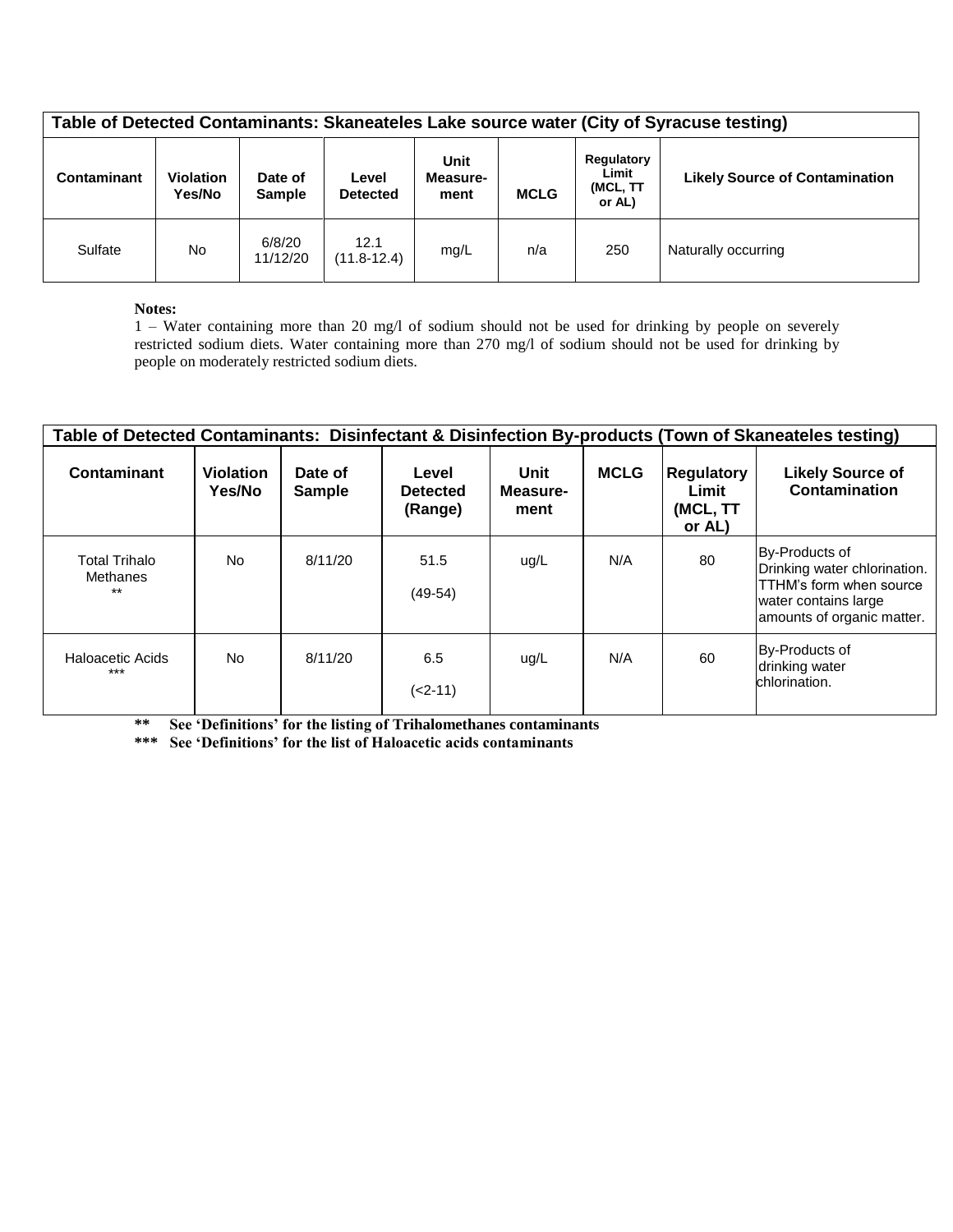| <b>Table of Detected Contaminants: City of Syracuse testing</b> |                            |                          |                                          |                          |             |                                            |                                                 |  |  |
|-----------------------------------------------------------------|----------------------------|--------------------------|------------------------------------------|--------------------------|-------------|--------------------------------------------|-------------------------------------------------|--|--|
| <b>Contaminant</b>                                              | <b>Violation</b><br>Yes/No | Date of<br><b>Sample</b> | <b>Upper</b><br>Level<br><b>Detected</b> | Unit<br>Measure-<br>ment | <b>MCLG</b> | Regulator<br>y Limit<br>(MCL, TT<br>or AL) | <b>Likely Source of</b><br><b>Contamination</b> |  |  |
| Turbidity                                                       | Yes                        | 11/15/20<br>11/16/20     | 23.37<br>(see note 1)                    | <b>NTU</b>               | Yes         | $5\phantom{.0}$                            | Soil run off in lake water                      |  |  |
| Turbidity                                                       | Yes                        | 11/22/20                 | 16.76<br>(see note 1)                    | <b>NTU</b>               | N/A         | $5\phantom{.0}$                            | Soil run off in lake water                      |  |  |
| Turbidity                                                       | Yes                        | 12/23/20                 | 41.38<br>(see note 1)                    | <b>NTU</b>               | N/A         | 5                                          | Soil run off in lake water                      |  |  |

Notes:

1- The City of Syracuse measures the turbidity in its raw water every 4 hours. Turbidity has no health effects. However, Turbidity can interfere with disinfection and provide a medium for microbial growth. Turbidity may indicate the presence of disease-causing organisms. These organisms include bacteria, viruses, and parasites, including Giardia Lamblia and Cryptosporidium. Please pay special attention to the additional statement in this document regarding Cryptosporidium…

# **WHAT DOES THIS INFORMATION MEAN?**

The table shows that our system uncovered some problems this year. On November  $15<sup>th</sup>$ ,  $16<sup>th</sup>$ , and 22<sup>nd</sup> 2020, and December 23<sup>rd</sup>, 2020 the turbidity levels entering the City of Syracuse's intake exceeded the maximum allowable standard of 5 Nephelometric Turbidity Units (NTU) due to high winds. Turbidity levels reached a high of 23.37 NTUs between November 15, 2020 and November 16, 2020, 19.67 NTUs on November 22, 2020, and 41.38 NTUs on December 23, 2020. Notification of this event was made to the public and the Onondaga County Health Department.

Turbidity has no health effects. However, turbidity can interfere with disinfection and provide a medium for microbial growth. Turbidity may indicate the presence of disease-causing organisms. These organisms include bacteria, viruses, and parasites, which can cause symptoms such as nausea, cramps, diarrhea, and associated headaches. Please pay special attention to the additional statements in this document regarding Cryptosporidium.

We have learned through our testing that some other contaminants have been detected; however, these contaminants were detected below the level allowed by the State.

### **IS OUR WATER SYSTEM MEETING OTHER RULES THAT GOVERN OPERATIONS?**

During 2020, our system was in compliance with applicable State drinking water operating, monitoring and reporting requirements.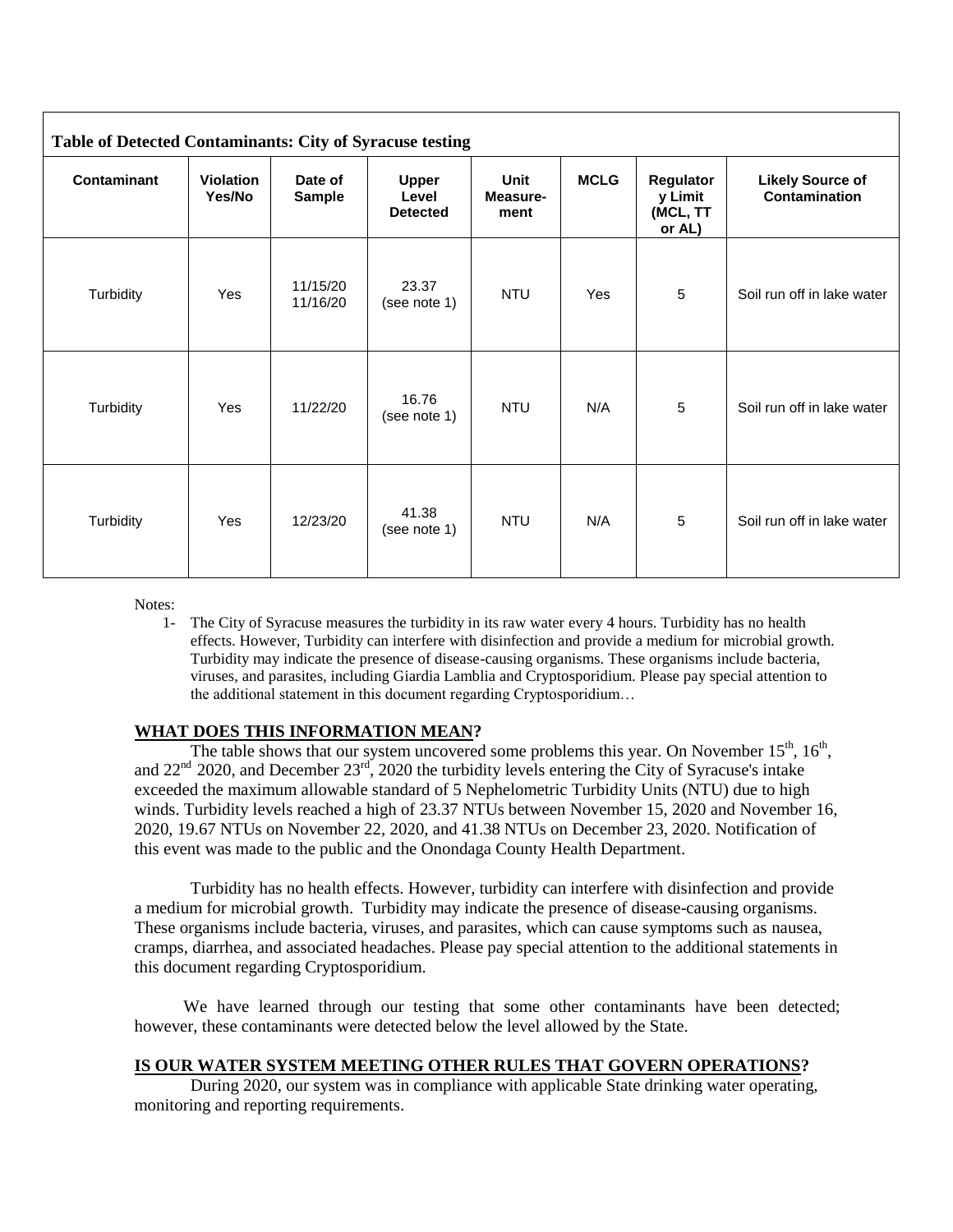# **INFORMATION ON CRYPTOSPORIDIUM AND GIARDIA**

New York State law requires water suppliers to notify their customers about the risks of Cryptosporidium and Giardia. These pathogens are of concern because they are found in surface water and ground water under the influence of surface water throughout the United States. Filtration and disinfection are the best methods for use against them, but 100% removal or inactivation cannot be guaranteed. Cryptosporidiosis and Giardiasis are intestinal illnesses caused by these microscopic parasites. Symptoms of infection include nausea, diarrhea, and cramps. Most healthy people can overcome the disease within a few weeks.

During 2020, the City of Syracuse Water Dept. took twenty-four raw water samples from the intakes. No Cryptosporidium or Giardia were detected in any of the City of Syracuse's raw water samples in 2020

### **DO I NEED TO TAKE SPECIAL PRECAUTIONS?**

Although our drinking water met or exceeded state and federal requirements, some people may be more vulnerable to disease causing microorganisms or pathogens in drinking water than the general population. Immuno-compromised persons such as persons with cancer undergoing chemotherapy, persons who have undergone organ transplants, people with HIV/AIDS or other immune system disorders, some elderly, and infants can be particularly at risk from infections. These people should seek advice from their health care provider about their drinking water. EPA/CDC guidelines on appropriate means to lessen the risk of infection by Cryptosporidium, Giardia and other microbial pathogens are available from the Safe Drinking Water Hotline (800-426-4791).

FOR ADDITIONAL INFORMATION ON CRYPTOSPORIDIOSIS OR GIARDIASIS PLEASE CONTACT THE ONONDAGA COUNTY HEALTH DEPARTMENT at 435-6600

### **INFORMATION ON FLUORIDE ADDITION**

Our system is one of the many drinking water systems in New York State that provides drinking water with a controlled, low level of fluoride for consumer dental health protection. Fluoride is added to your water by the City of Syracuse Water Department before it is delivered to us. According to the United States Centers for Disease Control, fluoride is very effective in preventing cavities when present in drinking water at a properly controlled level. To ensure that the fluoride supplement in your water provides optimal dental protection, the State Department of Health requires that the City of Syracuse monitor fluoride levels on a daily basis to make sure fluoride is maintained at a target level of 0.7 mg/L. During 2020 monitoring showed that fluoride levels in your water were within the 0.1 mg/L of the target level 79.7% of the time. None of the monitoring results showed fluoride at levels that approach the 2.2 mg/L MCL for fluoride.